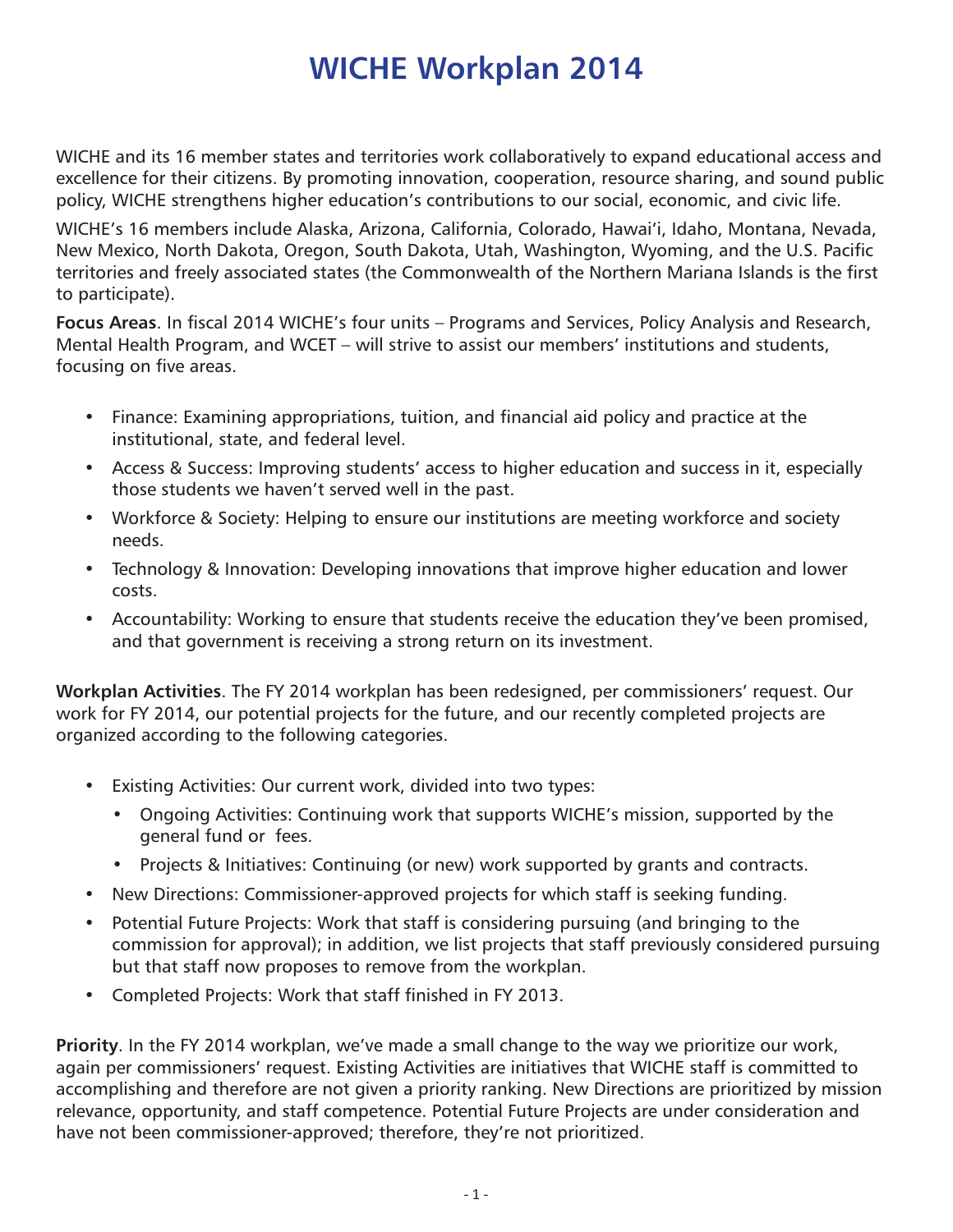# **Programs & Services**

The primary goals of the Programs and Services unit are to improve student access and success and to foster higher education collaborations to help boost institutional effectiveness. Programs and Services manages WICHE's four-pronged Student Exchange Program and a number of other initiatives that help institutions and students – undergraduate, graduate, and professional – save money and make good use of available resources. It also oversees projects that bring together the West's higher education leaders to work toward common goals; assist in smoothing the transfer process; link students with next-generation learning opportunities; and help institutions to achieve cost savings through group purchasing.

## EXISTING ACTIVITIES **ONGOING**

Continuing work supported by the general fund or by fees. All work in this category is considered high priority.

| Project                                                                          | <b>Focus</b>                                        | Geo-Scope                  | <b>Staffing</b>                         | <b>Partners</b>                                                                                |
|----------------------------------------------------------------------------------|-----------------------------------------------------|----------------------------|-----------------------------------------|------------------------------------------------------------------------------------------------|
| <b>Western Undergraduate</b><br><b>Exchange (WUE)</b>                            | Access and success;<br>workforce and society        | Western                    | 1.05 FTE                                | All WICHE member<br>states and CNMI                                                            |
| <b>Professional Student Exchange</b><br>Program (PSEP)                           | Access and success;<br>workforce and society        | Western                    | 1.05 FTE                                | All WICHE members,<br>except SD (CA, HI, OR,<br>and WA are receiving<br>states only) and CNMI  |
| <b>Western Regional Graduate</b><br>Program (WRGP)                               | Access and success;<br>workforce and society        | Western                    | 1.05 FTE                                | All WICHE member<br>states and CNMI                                                            |
| <b>WICHE Internet Course</b><br><b>Exchange</b>                                  | Access and success;<br>technology and<br>innovation | Western                    | .30 FTE and consultants                 | 12 institutions, 3<br>systems, 2 consortia                                                     |
| <b>Western Academic Leadership</b><br><b>Forum</b>                               | Access and success;<br>accountability               | Western                    | .41 FTE                                 | 50 institutions, 11<br>systems                                                                 |
| <b>Western Alliance of Community</b><br><b>College Academic Leaders</b>          | Access and success;<br>accountability               | Western                    | .40 FTE                                 | 54 institutions, 6<br>systems                                                                  |
| <b>Academic Leaders Toolkit</b>                                                  | Access and success                                  | Western                    | (included in Forum and<br>Alliance FTE) | Forum and Alliance<br>members                                                                  |
| <b>MHECare</b>                                                                   | Access and success;<br>finance                      | WICHE/MHEC/NEBHE<br>states | .20 FTE                                 | MHEC/Mercer/United<br>HealthCare Student<br>Resources, 1 state (CO),<br>5 institutions         |
| <b>Master Property Program</b>                                                   | Finance                                             | WICHE/MHEC/NEBHE<br>states | .15 FTE and consultant                  | MHEC/Marsh/Lexington,<br>7 states (AZ, CO, NV,<br>OR, UT, WA, WY)<br>1 system, 17 institutions |
| <b>MHECtech</b>                                                                  | Finance                                             | WICHE/MHEC states          | .05 FTE                                 | All WICHE member<br>states                                                                     |
| <b>Workforce Briefs</b>                                                          | Workforce and society                               | Western/U.S.               | .05 FTE and consultants                 | All WICHE member<br>states                                                                     |
| <b>WICHE website, print and</b><br>electronic communications,<br>media relations | All 5 focus areas                                   | Western/U.S.               | 3.0 FTE                                 | All WICHE member<br>states                                                                     |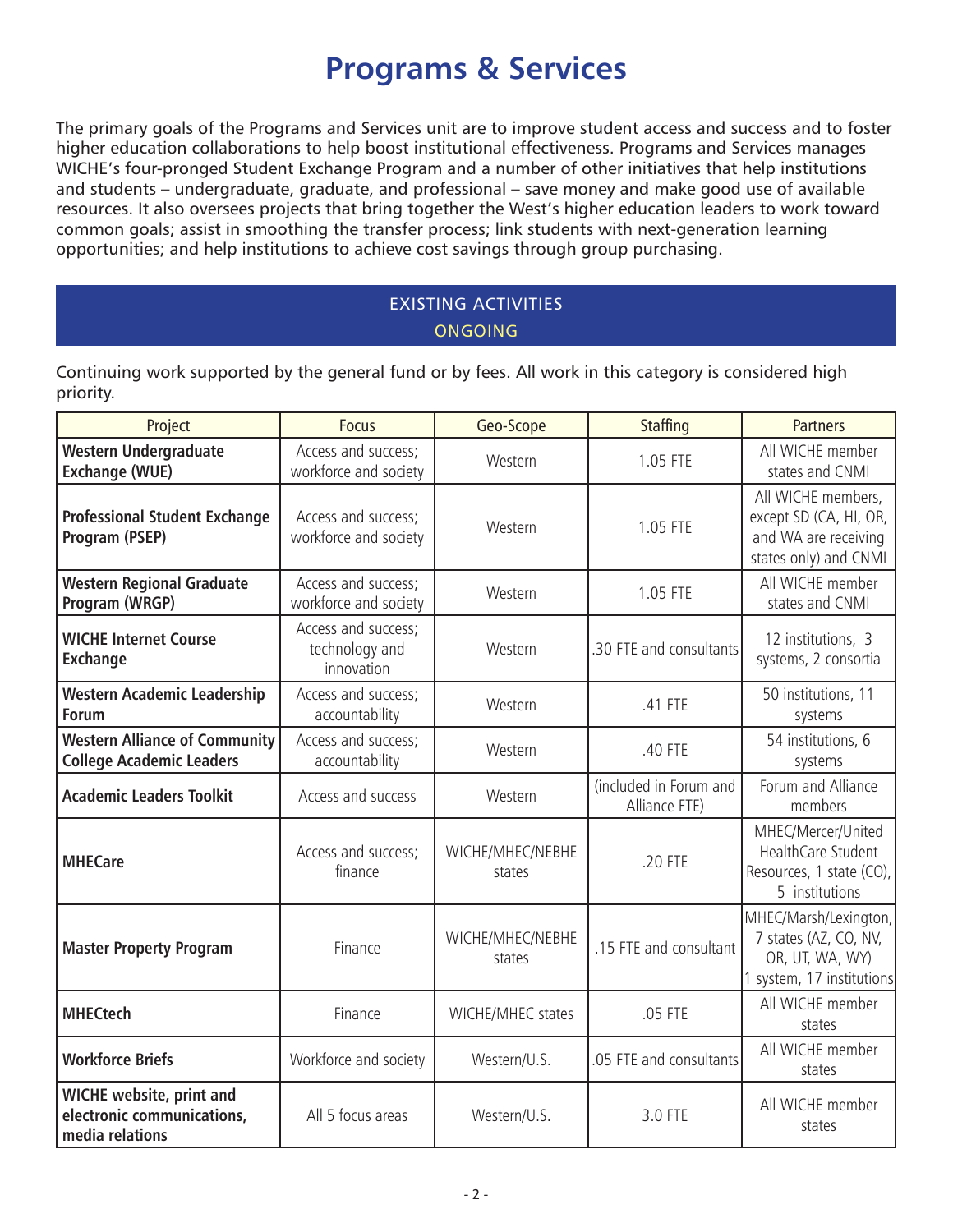## EXISTING ACTIVITIES PROJECTS & INITIATIVES

Continuing (or new) work supported by grants or contracts. All work in this category is considered high priority.

| Project                                                                | <b>Focus</b>                                       | Geo-Scope | <b>Funding</b>                                                                                                               | <b>Staffing</b>           | <b>Timeline</b>           | <b>Partners</b>                                                                                                  |
|------------------------------------------------------------------------|----------------------------------------------------|-----------|------------------------------------------------------------------------------------------------------------------------------|---------------------------|---------------------------|------------------------------------------------------------------------------------------------------------------|
| <b>Bridges to the Professoriate</b>                                    | Access &<br><b>SUCCESS</b>                         | National  | National<br>Institute of<br>Health (\$27,500<br>annually)                                                                    | .20 FTE                   | $7/1/2008 -$<br>6/30/2013 | Southern<br>Regional<br>Education<br>Board                                                                       |
| <b>Gaining Online Accessible</b><br><b>Learning through Self-Study</b> | Access &<br><b>SUCCESS</b>                         | National  | U.S. Dept. of<br>Education, FIPSE<br>(WICHE share:<br>\$36,000)                                                              | .05 FTE                   | $1/2011 -$<br>12/2013     | National Center<br>on Disability<br>and Access<br>to Education<br>$(lead)$ & 3 other<br>partners                 |
| <b>Interstate Passport Initiative</b>                                  | Access &<br><b>SUCCESS</b>                         | Western   | Carnegie<br>Corporation of<br>New York grant<br>(\$550,000)                                                                  | $1.15$ and<br>consultants | $10/2011 -$<br>9/2013     | 23 two- & four-<br>year institutions<br>in 5 states (CA,<br>HI, ND, OR, UT)                                      |
| <b>Consortium for Health</b><br><b>Education Online (CHEO)</b>         | Access &<br>success;<br>technology &<br>innovation | Western   | Department of<br>Labor, Trade<br>Adjustment<br>Assistance CC &<br>Career Training<br>grant (WICHE<br>contract:<br>\$823,859) | 1.6 FTE                   | $10/2012 -$<br>9/2016     | Pueblo<br>Community<br>College (CO),<br>fiscal agent; & 8<br>institutions in 5<br>states (AK, CO,<br>MT, SD, WY) |

**Bridges to the Professoriate.** Provides National Institute of General Medical Sciences-Minority Access to Research and Careers' predoctoral fellows with opportunities to participate in the annual Compact for Faculty Diversity's Institute on Teaching and Mentoring, helping them to gain skills needed in doctoral programs and academic careers.

**Gaining Online Accessible Learning through Self-Study.** GOALS develops web accessibility tools that institutions can use in the continuous improvement process for reaffirmation by regional accrediting agencies.

**Interstate Passport Initiative.** The Interstate Passport Initiative is creating a new interstate block transfer framework for lower-division general education, one based on student-learning outcomes rather than seat time in courses and credits.

**Consortium for Health Education Online (CHEO).** Eight community colleges in five WICHE states are creating or transforming existing allied health courses for delivery in an online or hybrid format, incorporating new, web-based lab experiments from the recently completed North American Network of Science Labs Online (NANSLO) project, where it's appropriate to do so.

### NEW DIRECTIONS

Commissioner-approved projects for which staff is actively seeking funding, prioritized as follows:

- 
- $\ast$  = Urgency (mission critical)  $\ast$  = low,  $\ast \ast$  = medium,  $\ast \ast \ast$  = high
- $\bullet =$  Opportunity (funding)  $\bullet =$  low,  $\bullet =$  medium,  $\bullet \bullet =$  high
- $\blacksquare$  = Competence (staff/consultants)  $\blacksquare$  = low,  $\blacksquare$  = medium,  $\blacksquare$  = high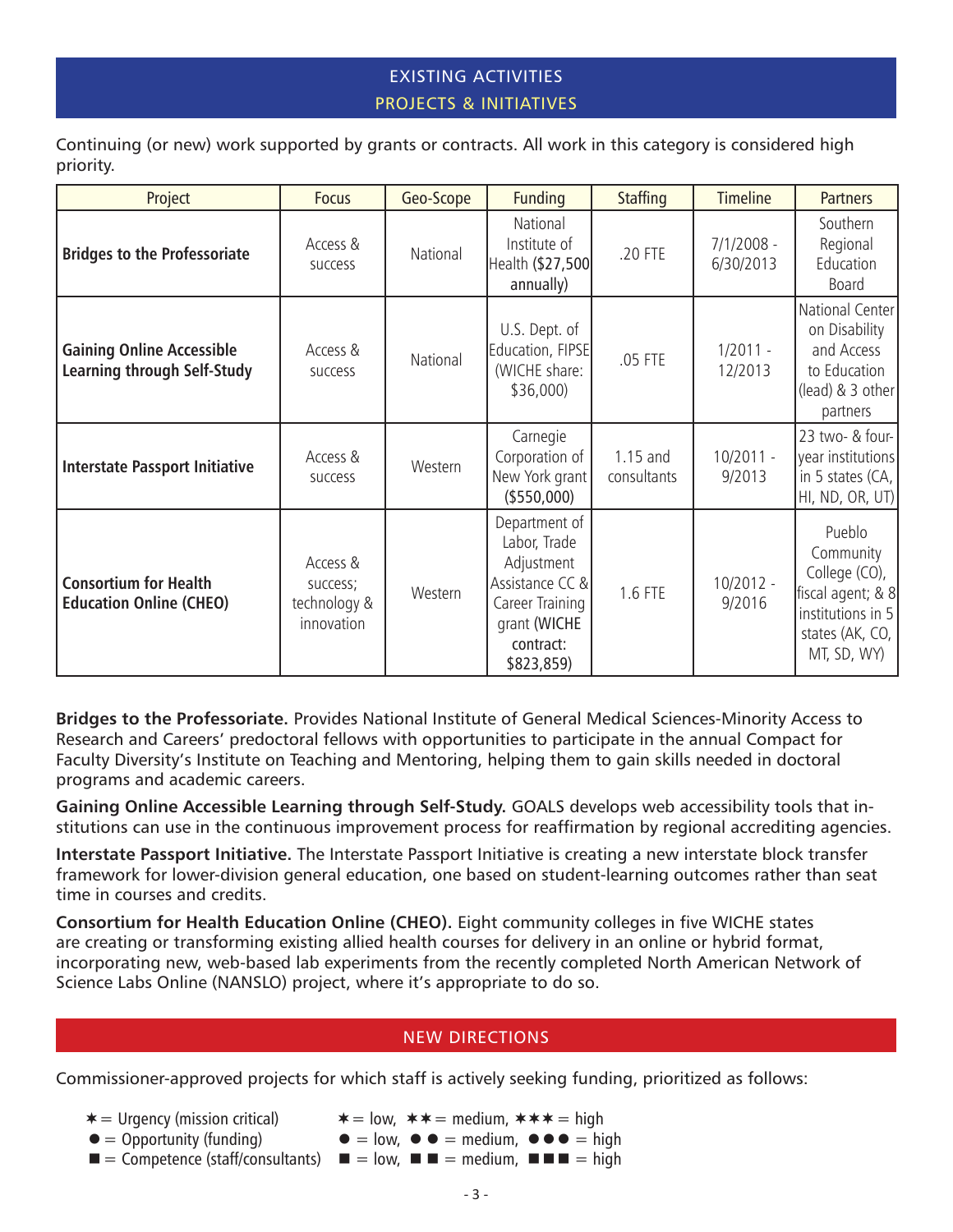| <b>Project Title</b>                                                                              | <b>Focus</b>                                       | Priority            | Geo-scope               | <b>Funding</b>                                                                                                                         | <b>Staffing</b>                                                                      | <b>Timeline</b>      | <b>Partners</b>                                                                                                                                   |
|---------------------------------------------------------------------------------------------------|----------------------------------------------------|---------------------|-------------------------|----------------------------------------------------------------------------------------------------------------------------------------|--------------------------------------------------------------------------------------|----------------------|---------------------------------------------------------------------------------------------------------------------------------------------------|
| <b>Implementation of the State</b><br><b>Authorization Reciprocity</b><br><b>Agreement (SARA)</b> | Access &<br>success;<br>technology &<br>innovation | ***<br>000<br>a pro | Western and<br>national | Lumina<br>proposal<br>pending<br>\$2,878,192;<br>WICHE share,<br>\$500,050) &<br>institutional<br>fees<br>(\$592,891,<br>WICHE region) | Nationwide,<br>3.3 FTE (1st<br>year), based<br>at WICHE:<br>WICHE, 2.5<br><b>FTE</b> | $7/2013 -$<br>6/2016 | <b>WICHE</b><br>member<br>states that<br>sign the<br>reciprocity<br>agreement;<br>& MHEC,<br>NEBHE,<br>SREB                                       |
| North American Network<br>of Science Labs Online<br>(NANSLO) Expansion Project 1                  | Access &<br>success                                | ***<br><br>a a s    | International           | Previous<br>grant: Next<br>Generation<br>Learning<br>Challenges<br>(\$750,000)                                                         | .05                                                                                  | TBD                  | Colorado<br>Community<br>College<br>System, 5<br>institutions<br>in CO, MT,<br>WY, & 1<br>institution &<br>organization<br>in British<br>Columbia |

**Implementation of the State Authorization Reciprocity Agreement (SARA).** WICHE and the other three regional higher education compacts will administer SARAs so that any institution offering distance education may acquire authorization from its home state to reciprocially enable it to operate in other participating states.

**North American Network of Science Labs Online Expansion Project 1.** NANSLO will seek funding to expand its collection of experiments, conduct research on the best practices in lab experiments for students in online courses, and add new member institutions to its network.

### POTENTIAL FUTURE PROJECTS

Work we're considering pursuing (and bringing to the commission for approval); also previously considered projects that we propose to remove from the workplan.

**Rural medical education residencies:** Develop partnerships with federal and state agencies and funders to help increase the number of rural graduate medication education residencies in the West.

**Previously considered projects we propose to remove from the workplan.** None.

### COMPLETED PROJECTS

Work that staff finished in FY 2013.

**North American Network of Science Labs Online.** NANSLO furthered the development of openly licensed online science courseware in biology, physics, and chemistry and replicated a Canadian innovation known as Remote Web-Based Science Laboratory, through a NGLC grant.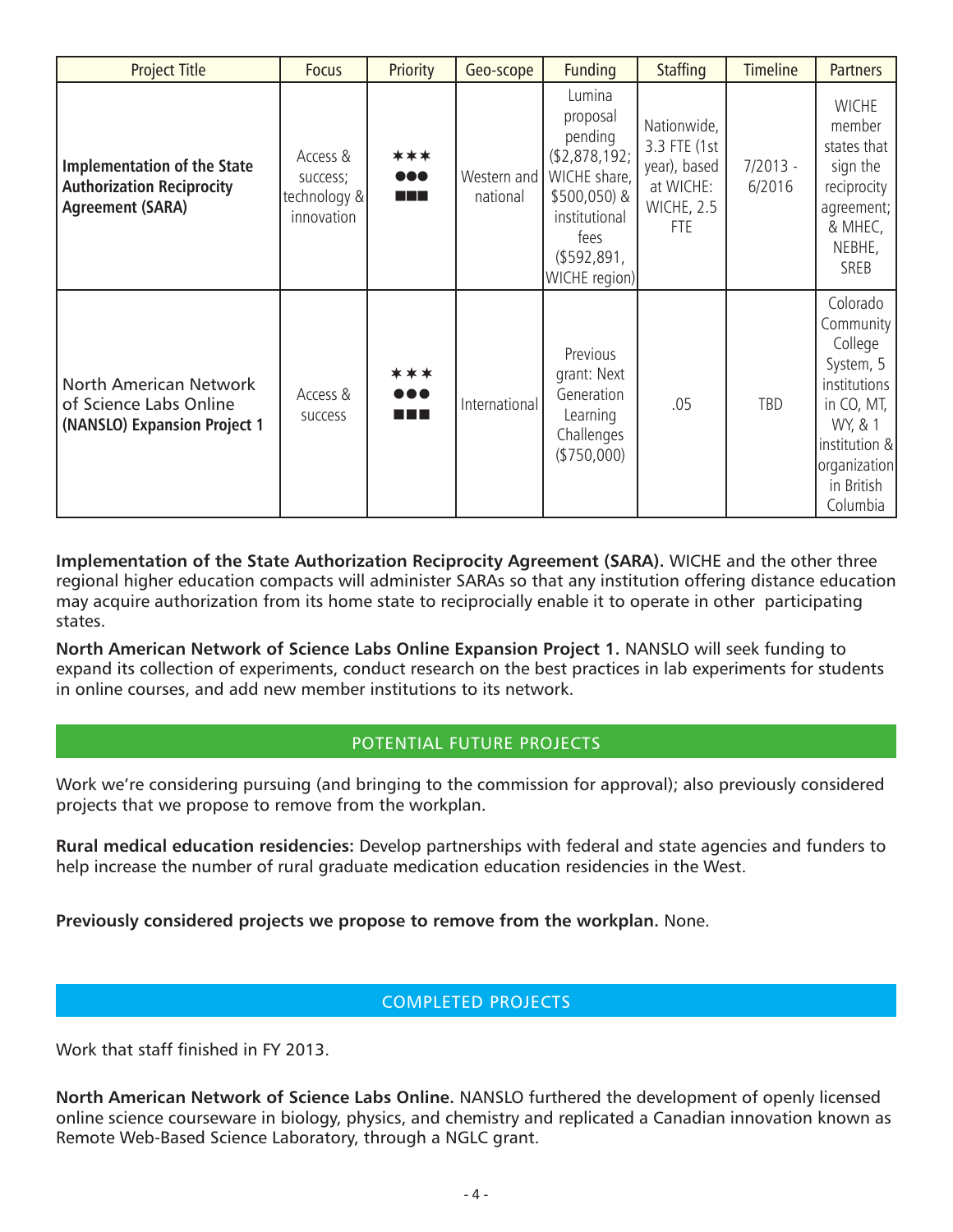# **Policy Analysis and Research**

The Policy Analysis and Research unit offers a variety of policy and information resources to support betterinformed decision making, principally at the state level. The unit is involved in a number of research projects and collaborative initiatives that focus on college completion; adult learners; multistate data-sharing to support educational planning and workforce development; and other critical areas. WICHE staff serve as a useful resource on a number of higher education issues, including state and federal financial aid, finance, articulation and transfer, the Common Core State Standards, and various college completion initiatives. Its publication series, including *Policy Insights* and *Western Policy Exchanges*, explore a wide range of significant policy issues. The unit also undertakes major, long-term grant-funded projects, collaborates with other regional and national organizations, and provides short-term technical assistance to members.

# EXISTING ACTIVITIES ONGOING

Continuing work supported by the general fund or by fees. All work in this category is considered high priority.

| Project                                                              | <b>Focus</b>                                                                                        | Geo-Scope | <b>Staffing</b> | <b>Partners</b>                                                    |
|----------------------------------------------------------------------|-----------------------------------------------------------------------------------------------------|-----------|-----------------|--------------------------------------------------------------------|
| <b>Tuition and Fees</b>                                              | Finance                                                                                             | Western   | .025 FTE        | All WICHE members<br>respond                                       |
| <b>Legislative Advisory Committee</b>                                | Finance, access &<br>success, workforce &<br>society, technology<br>& innovation,<br>accountability | Western   | .10 FTE         | All WICHE members                                                  |
| <b>State Higher Education Policy</b><br><b>Database</b>              | Finance, access &<br>success, workforce &<br>society, technology<br>& innovation,<br>accountability | National  | .20 FTE         | National Conference<br>of State Legislatures,<br>Lumina Foundation |
| <b>Policy Publications</b><br>Clearinghouse                          | Finance, access &<br>success, workforce &<br>society, technology<br>& innovation,<br>accountability | National  | .025 FTE        | N/A                                                                |
| <b>Benchmarks</b>                                                    | Accountability                                                                                      | Western   | .025 FTE        | N/A                                                                |
| <b>Regional Fact Book for Higher</b><br><b>Education in the West</b> | Accountability                                                                                      | Western   | .025 FTE        | N/A                                                                |
| <b>Policy Insights</b>                                               | Finance, access &<br>success, workforce &<br>society, technology<br>& innovation,<br>accountability | National  | .05 FTE         | N/A                                                                |
| <b>Western Policy Exchanges</b>                                      | Finance, access &<br>success, workforce &<br>society, technology<br>& innovation,<br>accountability | Western   | .05 FTE         | N/A                                                                |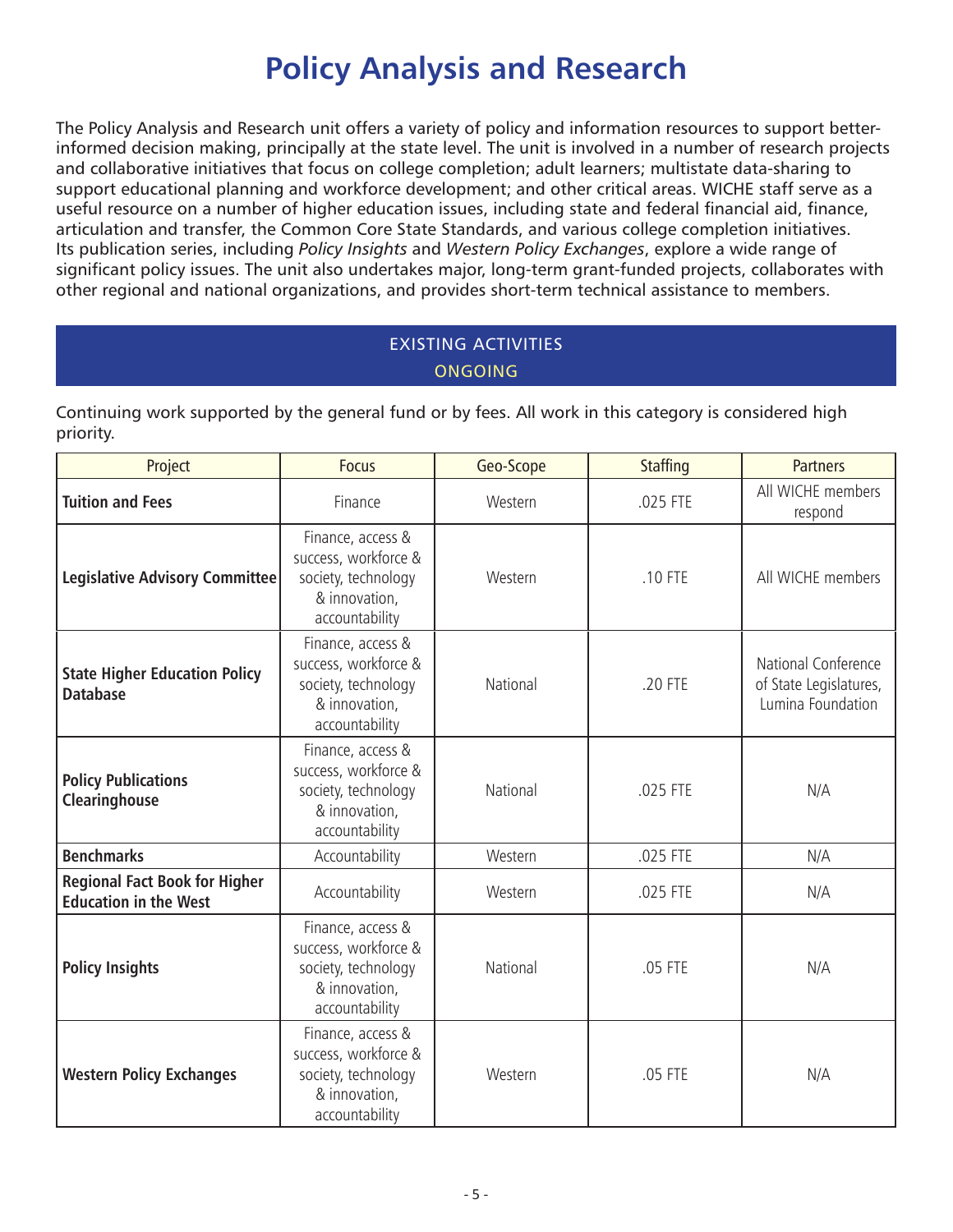## EXISTING ACTIVITIES PROJECTS & INITIATIVES

Continuing (or new) work supported by grants or contracts. All work in this category is considered high priority.

| Project                                                                                                        | <b>Focus</b>                                                             | Geo-Scope                | <b>Funding</b>                                                                                     | <b>Staffing</b> | <b>Timeline</b>                 | <b>Partners</b>                                                                                               |
|----------------------------------------------------------------------------------------------------------------|--------------------------------------------------------------------------|--------------------------|----------------------------------------------------------------------------------------------------|-----------------|---------------------------------|---------------------------------------------------------------------------------------------------------------|
| <b>Adult College Completion</b><br><b>Network</b>                                                              | Access &<br>success;<br>workforce &<br>society                           | National                 | Lumina<br>Foundation:<br>\$1,133,800                                                               | 1.65 FTE        | $10/2010 -$<br>9/2014           | Lumina<br>Foundation                                                                                          |
| <b>College Access Challenge</b><br><b>Grant (CACG) Consortium and</b><br><b>Network</b>                        | Access &<br>success                                                      | Western states,<br>Texas | State<br>memoranda<br>of agreement/<br>U.S. Dept. of<br>Education:<br>Year 5 revenue,<br>\$190,000 | 1.40 FTE        | Year 5:<br>$8/2012 -$<br>8/2013 | 2 Consortium<br>states (AK, ID)<br>& 4 Network<br>states (ND, $TX$ ,<br>UT, and WA)                           |
| <b>Equity in Excellence</b>                                                                                    | Access &<br>success,<br>accountability                                   | Western                  | Bill & Melinda<br>Gates<br>Foundation,<br>Ford Foundation<br>(subcontract):<br>\$50,000            | .45 FTE         | $1/2013 -$<br>12/2013           | Center<br>for Urban<br>Education at<br>the University<br>of Southern<br>California,<br>Colorado               |
| <b>Facilitating Development of a</b><br><b>Multistate Longitudinal Data</b><br><b>Exchange</b>                 | Workforce<br>& society,<br>technology &<br>innovation,<br>accountability | Western                  | Bill & Melinda<br>Gates<br>Foundation:<br>\$1.5 million                                            | .80 FTE         | $6/2010 -$<br>5/2014            | Bill & Melinda<br>Gates<br>Foundation,<br>educational<br>& workforce<br>agencies in HI, $\vert$<br>ID, OR, WA |
| <b>Knocking at the College Door:</b><br><b>Projections of High School</b><br><b>Graduates</b>                  | Access &<br>success                                                      | <b>National</b>          | ACT, College<br>Board:<br>\$441,000                                                                | 1.65 FTE        | $10/2010 -$<br>9/2014           | ACT, College<br><b>Board</b>                                                                                  |
| <b>Policy and Assessment</b><br><b>Framework for Washington's</b><br><b>Opportunity Scholarship</b><br>Program | Finance                                                                  | Western                  | Microsoft<br>Corporation<br>via subcontract<br>from NCHEMS:<br>\$30,000                            | .15 FTE         | $3/2012 -$<br>9/2013            | National Center<br>for Higher<br>Education<br>Management<br>Systems<br>(NCHEMS),<br>Washington                |

**Adult College Completion Network** (www.adultcollegecompletion.org). WICHE manages the ACC Network, a learning network that unites organizations and agencies working to increase college degree and credential completion by adults with prior college credits.

**College Access Challenge Grant Consortium and Network** (www.wiche.edu/cacg). States can participate in the CACG Consortium, which involves WICHE working closely with the state to administer its federally funded formula grant program, designed to increase the number of low-income students who are prepared to enroll and succeed in postsecondary education; or in the CACG Network, which is a collaborative council composed of CACG grant administrators from each of the states.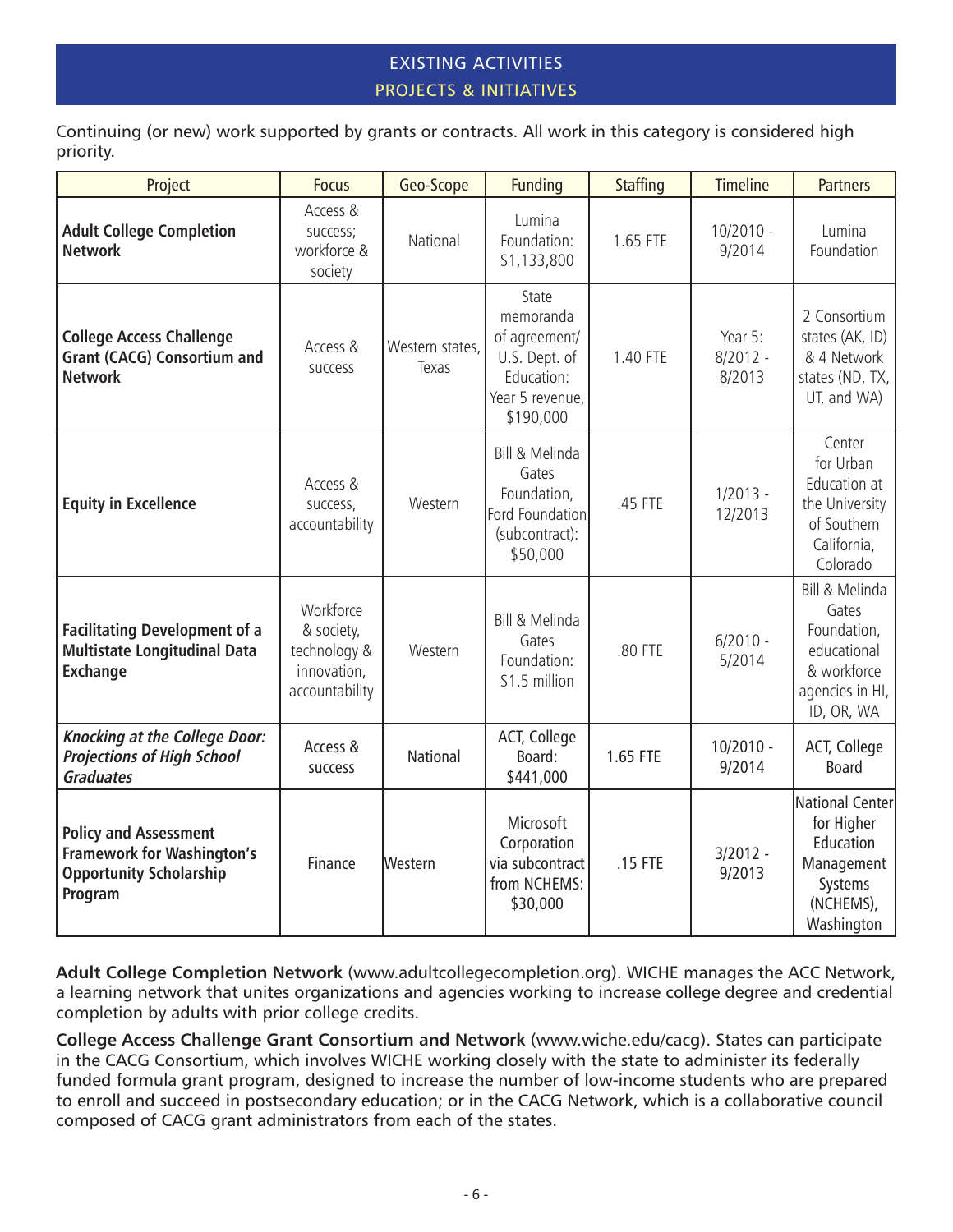**Equity in Excellence**. With a focus on the Denver metro area, WICHE is partnering with the Center for Urban Education at the University of Southern California to support the implementation of Colorado's higher education reform agenda by aligning the state's higher education policy measures with concrete, equityfocused actions within community colleges and four-year institutions.

**Facilitating Development of a Multistate Longitudinal Data Exchange** (www.wiche.edu/ longitudinalDataExchange). Working initially with four member states – Idaho, Hawai'i, Oregon, and Washington – WICHE is coordinating efforts to develop the necessary architecture for the exchange of data, govern the exchange, produce standard reports, and ensure the protection of privacy, in an effort to develop a pilot data exchange among several states, allowing for more comprehensive analyses of the production, stock, and flows of human capital through a regional, multistate approach.

*Knocking at the College Door* (www.wiche.edu/knocking). With support from its traditional partners, ACT and the College Board, Policy recently released the 8th edition of these projections and is continuing to explore the feasibility of enhancements, such as producing projections for urban areas and disaggregations by sex.

**Policy and Assessment Framework for Washington's Opportunity Scholarship Program**. In partnership with the National Center for Higher Education Management Systems (NCHEMS), staff is examining Washington's new financial aid program and offering guidance concerning how its effectiveness can be measured and how its implementation can be integrated with the state's existing finance and financial aid policies.

## NEW DIRECTIONS

Commissioner-approved projects for which staff is actively seeking funding, prioritized as follows:

 $\blacksquare$  = Competence (staff/consultants)  $\blacksquare$  = low,  $\blacksquare$  = medium,  $\blacksquare$   $\blacksquare$  = high

 $* =$  Urgency (mission critical)  $* =$  low,  $* * =$  medium,  $* * * =$  high

 $\bullet$  = Opportunity (funding)  $\bullet$  = low,  $\bullet$  = medium,  $\bullet$   $\bullet$  = high

| <b>Project Title</b>                                                                                                                                       | <b>Focus</b>                                                             | Priority                        | Geo-scope | <b>Funding</b> | <b>Staffing</b> | <b>Timeline</b> | <b>Partners</b>                                                                                                                                         |
|------------------------------------------------------------------------------------------------------------------------------------------------------------|--------------------------------------------------------------------------|---------------------------------|-----------|----------------|-----------------|-----------------|---------------------------------------------------------------------------------------------------------------------------------------------------------|
| <b>Race Against the Clock:</b><br><b>Preparing Teachers to</b><br><b>Effectively Utilize Information</b><br>from the Common Core State<br><b>Standards</b> | Access &<br><b>SUCCESS</b>                                               | ***<br><br>a ka                 | Western   | \$3 million    | 1.8 FTE         | 3 years         | Stanford<br>Linda Darling<br>Hammond),<br>SHEEO,<br>CCSSO,<br>NGA, SBAC,<br>PARCC,<br>CAEP & state<br>affiliates,<br>AACTE,<br>NCTM, NCTE,<br>NEA, AFT* |
| <b>Creating Positive Educational</b><br><b>Outcomes through Cooperative</b><br><b>Education and Internship</b><br><b>Programs</b>                          | Access &<br>success,<br>workforce &<br>society                           | ***<br>n Fi                     | Western   | \$1 million    | 1.75 FTE        | 3 years         | TBD                                                                                                                                                     |
| <b>Facilitating Development of a</b><br><b>Multistate Data Exchange</b>                                                                                    | Workforce<br>& society,<br>technology &<br>innovation,<br>accountability | ***<br>$\bullet\bullet$<br>n pr | Western   | \$1.5 million  | 2.5 FTE         | 4 years         | Additional<br>Western<br>states                                                                                                                         |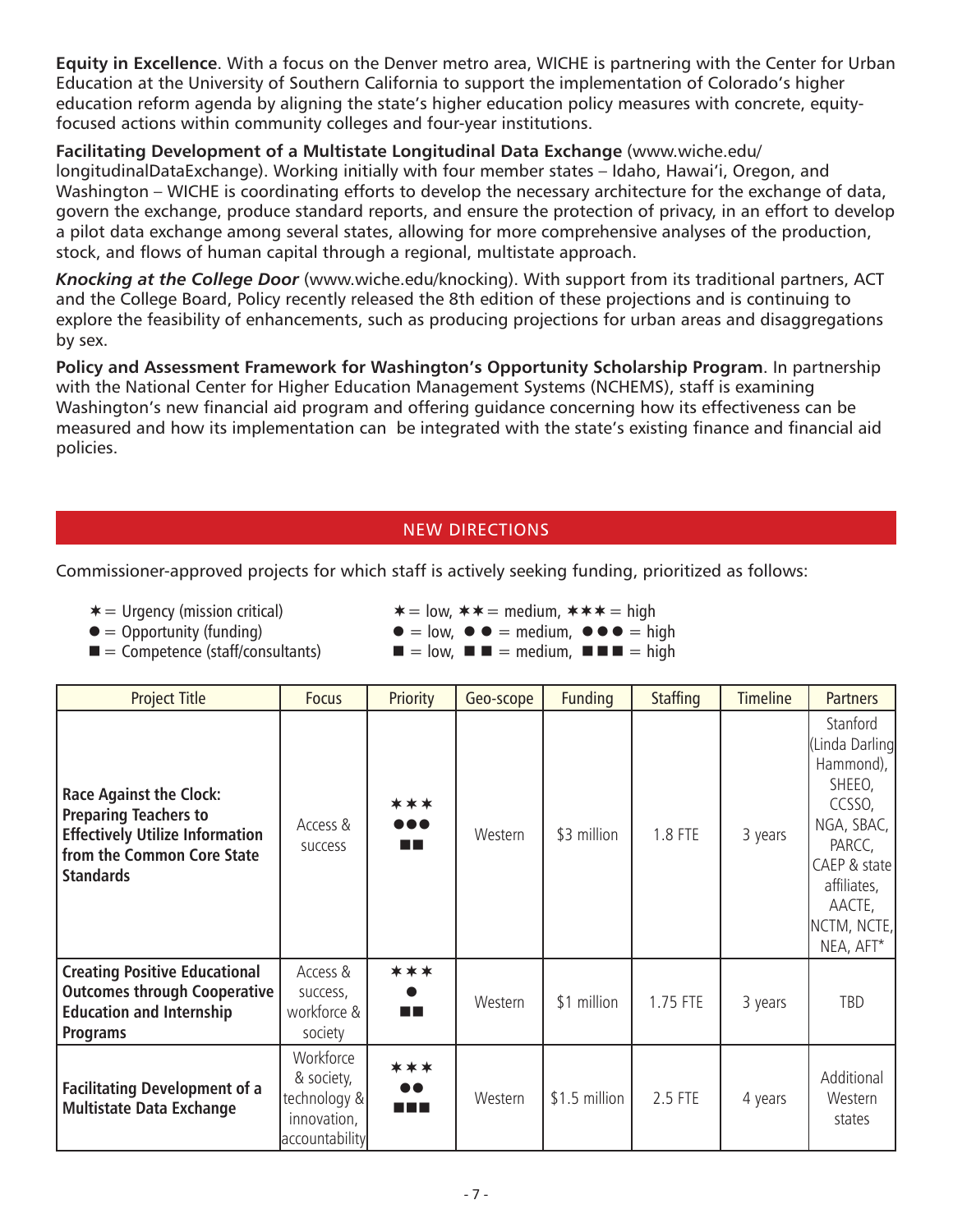| <b>Project Title</b>                                                                                                                      | <b>Focus</b>                                   | Priority                       | Geo-scope | <b>Funding</b> | <b>Staffing</b> | <b>Timeline</b> | <b>Partners</b>                                                                                                                                     |
|-------------------------------------------------------------------------------------------------------------------------------------------|------------------------------------------------|--------------------------------|-----------|----------------|-----------------|-----------------|-----------------------------------------------------------------------------------------------------------------------------------------------------|
| <b>A Fighting Chance at Success:</b><br><b>Increasing College Completion</b><br>and Reducing Recidivism<br>through Correctional Education | Access &<br>success,<br>workforce &<br>society | **<br>$\bullet\bullet$<br>a ka | Western   | \$1 million    | 1.35 FTE        | 3 years         | <b>WICHE</b><br>Mental<br>Health<br>Program                                                                                                         |
| <b>Serving Student Soldiers of the</b><br>West                                                                                            | Access &<br>success,<br>workforce &<br>society | **<br>$\bullet$<br>a ka        | Western   | \$1 million    | 1.35 FTE        | 3 years         | Mental<br>Health<br>Program,<br>U.S. Dept.<br>of Defense,<br>Service-<br>members<br>Opportunity<br>Colleges,<br>American<br>Council on<br>Education |

State Higher Education Executive Officers (SHEEO), Council of Chief State School Officers (CCSSO), National Governors AssociatState Higher Education Executive Officers (SHEEO), Council of Chief State School Officers (CCSSO), National Governors Association (NGA), Smarter Balanced Assessment Consortium (SBAC), Partnership for Assessment of Readiness for College and Careers (PARCC), Council for the Accreditation of Educator Preparation (CAEP) and state affiliates, American Association of Colleges for Teacher Education (AACTE), National Council of Teachers of Mathematics (NCTM), National Council of Teachers of English (NCTE), the National Education Association (NEA), and the American Federation of Teachers (AFT).

**Race Against the Clock: Preparing Teachers to Effectively Utilize Information from the Common Core State Standards Assessments.** The overarching goal of this work is to prepare preservice and veteran teachers throughout the educational pathway to effectively and proficiently utilize information from the new Common Core State Standards (CCSS) assessments to monitor student progress toward mastery of the CCSS in English/language arts and mathematics and use the data to promote continuous improvement toward college and career content readiness.

**Fostering Successful Cooperative Education and Internship Programs to Improve Educational Outcomes and Meet Workforce Demands.** The goal of this work is to help states (and perhaps metropolitan areas) facilitate the development of partnerships among institutions and businesses to ensure effective linkages between the workplace and the classroom through co-op/internship programs.

**Facilitating Development of a Multistate Longitudinal Data Exchange.** The next phase of this project will continue, enhance, and expand the work it has done in piloting a multistate longitudinal data exchange spanning K-12 education, postsecondary education, and workforce information in Washington, Oregon, Idaho, and Hawai'i by working toward further development of a sustainable architecture, governance, and financing plans, as well as expansion into more states,and a second round of data exchange and analysis.

**A Fighting Chance at Success: Increasing College Completion and Reducing Recidivism through Correctional Education.** The overall goal of this project is to expand and improve prison education programs in the Western states, to better prepare those who will be released from prison, particularly individuals of color, for a productive, educated life outside of the corrections system.

**Serving Student Soldiers of the West: Policy and Practice Solutions.** The goal of this project is to increase access to and success in higher education for military students and their families in the Western region.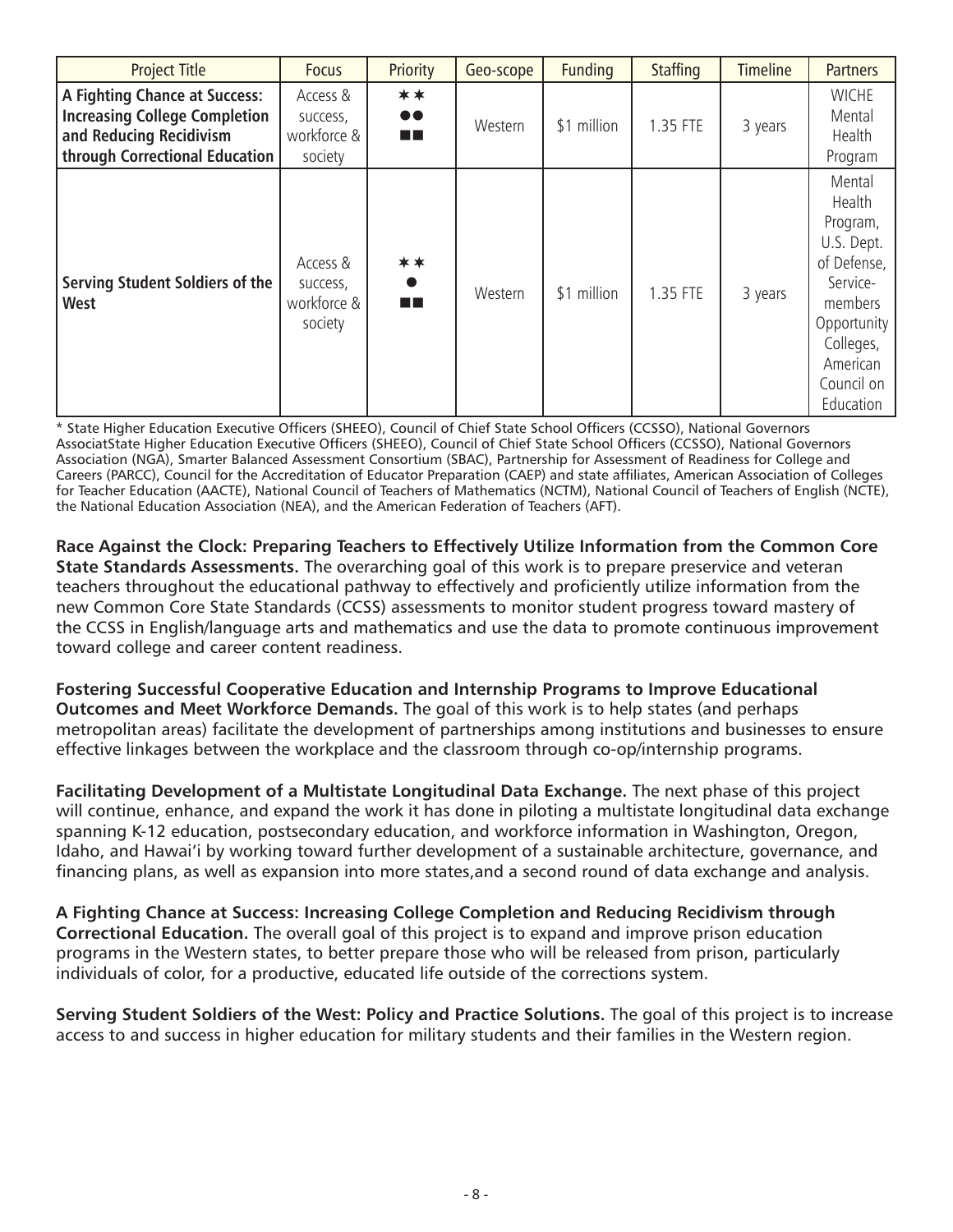Work that staff is considering pursuing (and bringing to the commission for review or approval). In addition, at the end of this section, we list projects that staff previously considered pursuing but that staff now proposes to remove from the workplan.

**The Impact of Dual and Concurrent Enrollment on Student Success in Postsecondary Education.** A project that would assess the impact of enrolling in and successfully completing dual and concurrent enrollment courses while still in high school on success in postsecondary education.

**Fostering Institutional Fidelity to State Performance Funding Policies.** A project to investigate the responses of institutions to outcomes-based performance funding policies and to facilitate the adoption and implementation by institutions of policies and practices that are faithful to the intent of state performancefunding policies and effective at the achievement of them.

**Changing Direction 2.0.** A project building off WICHE's previous national project of the same name but addressing the new post-recession fiscal climate, which would promote the adoption of contemporary higher education finance policies that link appropriations, tuition setting, and financial aid policies.

**Informing Career and Technical Education and Economic Development Programs to Meet State Workforce Needs.** A potential partnership with the Institute for Higher Education leadership and Policy at Sacramento State University to explore how career and technical education and economic development programs can be best organized and informed with contemporary workforce data, in order to meet state workforce needs.

**Redefining Degrees.** A potential partnership with Sacramento State University's Institute for Higher Education leadership and Policy to study and recommend more effective degree pathways, including applied degrees.

**Assessing the Landscape on State Policy on Student-Learning Outcomes.** A project that would assist states in understanding the various efforts underway to better capture student-learning outcomes, especially with respect to the Degree Qualifications Profile and its applicability to statewide and institutional curriculum design and assessment.

**Exploring Strategies for Improving the Delivery of Remedial and Developmental Education Policies and Practices.** A project that would build on current emerging practices in the field to help states more effectively and efficiently target remedial education to students, particularly adult learners.

**Identifying Effective College Persistence and Success Projects and Working to Bring Them to Scale.**  A project in which WICHE would launch a program that identifies the most effective – and cost-effective – college persistence and success projects and bring them to scale.

**Addressing Workforce Needs with the Emerging Majority-Minority.** A project that would build on previous work that strengthened the connections between higher education institutions and workforcetraining programs in an effort to promote a more explicit focus on how state workforce needs can be met through better service to racial/ethnic minorities and other underrepresented populations.

**Previously considered projects that we propose to remove from the workplan.** None.

## COMPLETED PROJECTS

Work that staff finished in FY 2013.

N/A.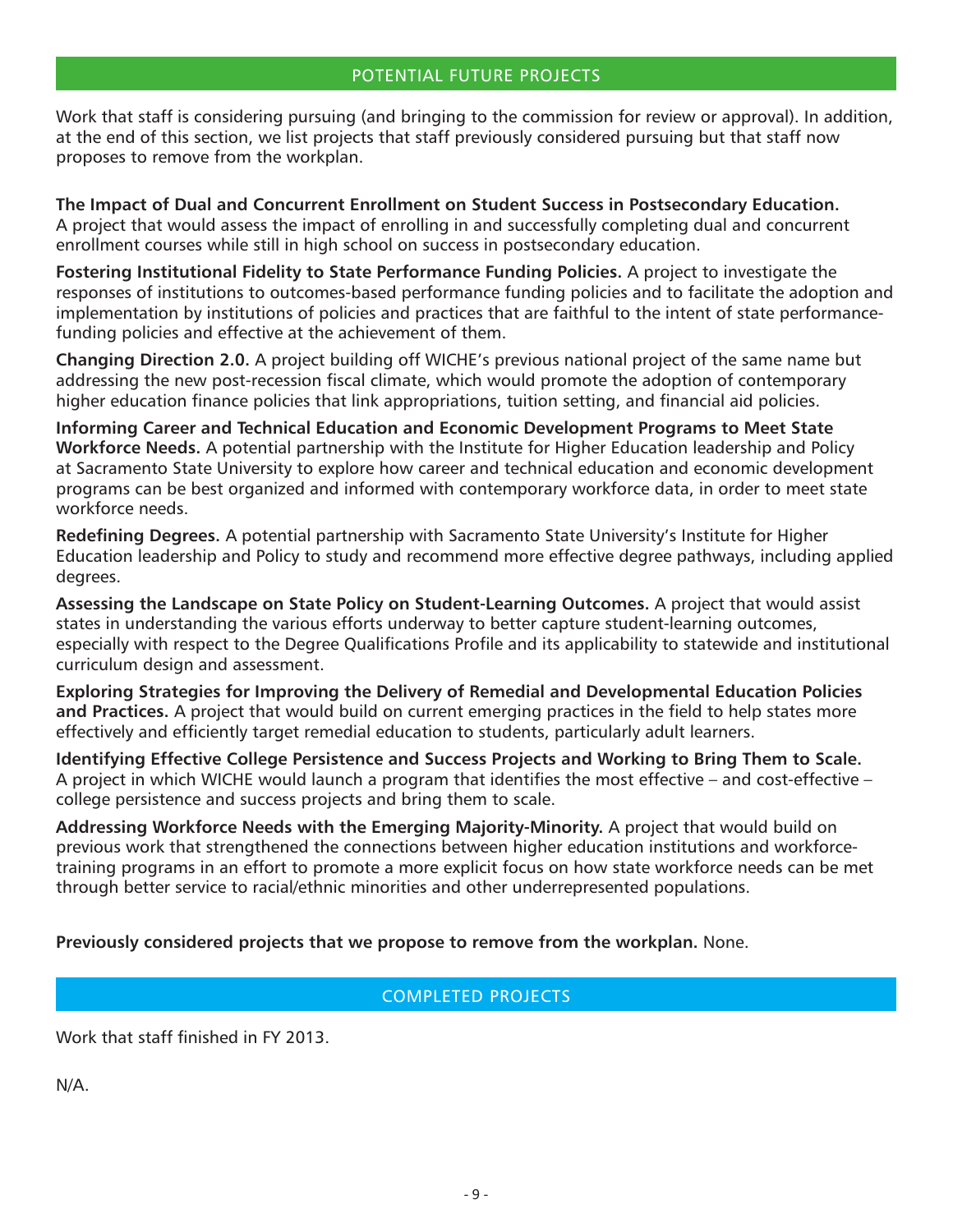# **Mental Health**

The WICHE Mental Health Program (MHP) seeks to enhance the public systems of care and the workforce that serves persons with mental health issues and their families. The program approaches this mission through partnerships with state mental health authorities, federal agencies, advocacy and consumer groups, and higher education institutions. Activities focus on direct technical assistance to state and local agencies, policy analysis and research, support of state mental health agency data analysis, and liaison activities with higher education to enhance workforce development.

## EXISTING ACTIVITIES **ONGOING**

Continuing work supported by the general fund or by fees. All work in this category is considered high priority.

| Project                                            | <b>Focus</b>        | Geo-Scope          | <b>Staffing</b> | <b>Partners</b>   |
|----------------------------------------------------|---------------------|--------------------|-----------------|-------------------|
| <b>Mental Health, General</b>                      | Workforce & society | Western & national | .90 FTE         | <b>States</b>     |
| <b>Decision Support Group</b>                      | Workforce & society | Western            | .20 FTE         | <b>States</b>     |
| Mental Health First Aid Training                   | Workforce & society | Western            | .05 FTE         | States & 501(c)3s |
| Suicide Prevention Training and<br><b>Toolkits</b> | Workforce & society | Western & national | $.10$ FTE       | States & 501(c)3s |

# EXISTING ACTIVITIES PROJECTS & INITIATIVES

Continuing (or new) work supported by grants or contracts. All work in this category is considered high priority.

| Project                                                                              | <b>Focus</b>           | Geo-Scope | <b>Funding</b> | <b>Staffing</b> | <b>Timeline</b> | <b>Partners</b>                                             |
|--------------------------------------------------------------------------------------|------------------------|-----------|----------------|-----------------|-----------------|-------------------------------------------------------------|
| <b>Alaska Outcomes and System</b><br><b>Performance Project</b>                      | Workforce &<br>society | Western   | \$100,000      | .55 FTE         | $7/13 - 6/14$   | Alaska                                                      |
| Alaska Competencies Training                                                         | Workforce &<br>society | Western   | \$20,000       | .10 FTE         | $7/1 - 6/14$    | Annapolis<br>Coalition and<br>Trust Training<br>Cooperative |
| Alaska Intern Trainee and<br><b>Support and Development</b>                          | Workforce &<br>society | Western   | \$125,000      | .20 FTE         | $7/1 - 6/15$    | <b>AK Trust</b>                                             |
| <b>Association of Psychology Post-</b><br>doctoral and Internship Centers<br>(APPIC) | Workforce &<br>society | Western   | \$50,000       | .20 FTE         | $7/13 - 6/15$   | <b>APPIC</b>                                                |
| Hawai'i Internship Program                                                           | Workforce &<br>society | Western   | \$85,000       | .20 FTE         | $7/13 - 6/14$   | Hawai'i                                                     |
| <b>South Dakota Survey</b>                                                           | Workforce &<br>society | Western   | \$20,000       | .10 FTE         | $7/13 - 6/14$   | South Dakota                                                |
| South Dakota Co-Sig                                                                  | Workforce &<br>society | Western   | \$187,476      | .60 FTE         | $8/12 - 9/13$   | South Dakota                                                |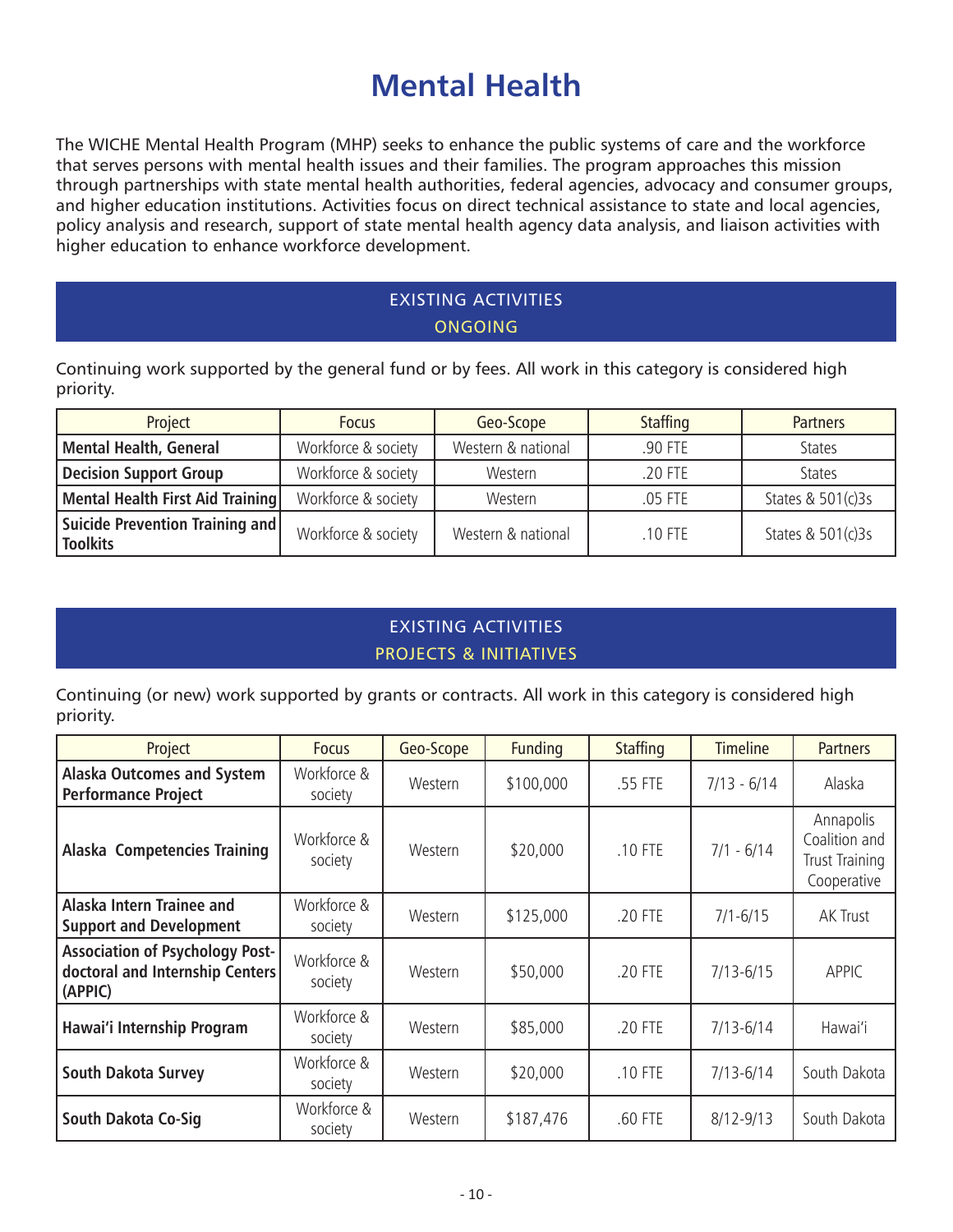| Project                                                    | <b>Focus</b>           | Geo-Scope | <b>Funding</b> | <b>Staffing</b> | <b>Timeline</b> | <b>Partners</b>        |
|------------------------------------------------------------|------------------------|-----------|----------------|-----------------|-----------------|------------------------|
| <b>South Dakota State Prevention</b><br><b>Enhancement</b> | Workforce &<br>society | Western   | \$32,457       | .20 FTE         | $8/12 - 9/13$   | South Dakota           |
| South Dakota Tribal<br>Engagement                          | Workforce &<br>society | Western   | \$49,980       | .10 FTE         | $8/12 - 9/13$   | South Dakota           |
| <b>Texas UTEP Intern Program</b>                           | Workforce &<br>society | Western   | \$85,000       | .15 FTE         | $7/13 - 6/15$   | U of Texas, El<br>Paso |

**Alaska Outcomes and System Performance Project.** The Alaska Outcomes and System Performance Project (OISPP) provides the statistical research necessary for the refinement of the performance management system of the Division of Behavioral Health, which is used to monitor the performance of the behavioral health treatment system.

**Alaska Competencies Training.** This is the final phase of a multiyear project to build core competencies and curriculum to enhance the direct care workforce across human service settings.

**Alaska Intern Trainee and Support and Development.** This contract represents a three-year training grant from the Health Resources and Services Administration to expand the available training slots in the Alaska Psychology Internship Consortium, developed and supported by WICHE.

**Association of Psychology Post-doctoral and Internship Centers (APPIC).** A two-year collaboration between WICHE and APPIC to conduct a nationwide evaluation of doctoral psychology internship programs that are currently not accredited by the American Psychological Association, to determine the barriers to accreditation and develop a tool to assess accreditation readiness.

**Hawai'i Internship Program.** The project is developing a doctoral psychology internship consortium within in the Health, Education, and Public Safety departments of Hawai'i.

**South Dakota Survey.** The South Dakota Consumer is an annual mail survey of clients of the Division of Behavioral Health which is used to monitor access to care, quality of care, outcomes, and satisfaction with treatment services.

**South Dakota Co-Sig.** WICHE staff provides technical assistance to South Dakota on a variety of system improvement projects for persons with co-occurring mental health and substance abuse issues.

**South Dakota State Prevention Enhancement.** WICHE staff is facilitating the integration of three community prevention coalitions.

**South Dakota Tribal Engagement.** WICHE staff is facilitating discussions between the South Dakota Division of Behavioral Health and Tribal Behavioral Health programs to provide Medicaid-funded rehabilitation services.

**Texas Internship Program.** Supporting the University of Texas at El Paso, Texas Tech University Health Sciences Center, and William Beaumont Army Medical Center in developing a doctoral psychology internship consortium.

### NEW DIRECTIONS

Commissioner-approved projects for which staff is actively seeking funding, prioritized as follows:

- 
- $* =$  Urgency (mission critical)  $* = \text{low}, ** = \text{medium}, *** = \text{high}$
- $\bullet =$  Opportunity (funding)  $\bullet =$  low,  $\bullet =$  medium,  $\bullet \bullet =$  high
- $\blacksquare$  = Competence (staff/consultants)  $\blacksquare$  = low,  $\blacksquare$  = medium,  $\blacksquare$  = high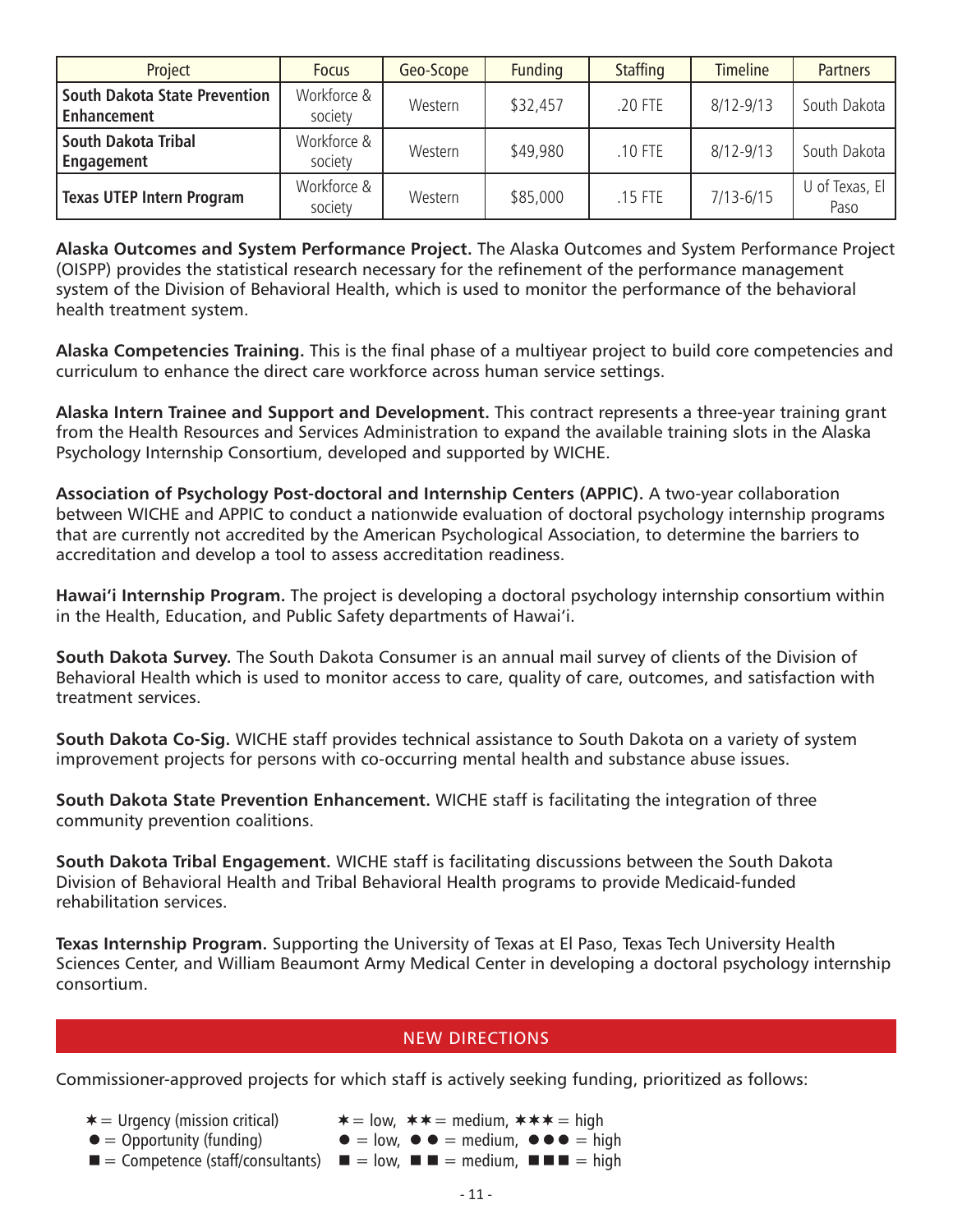| <b>Project Title</b>                                              | <b>Focus</b>           | Priority                         | Geo-scope | <b>Funding</b>     | <b>Staffing</b> | <b>Timeline</b> | <b>Partners</b>                             |
|-------------------------------------------------------------------|------------------------|----------------------------------|-----------|--------------------|-----------------|-----------------|---------------------------------------------|
| <b>Alaska Health Reform</b>                                       | Workforce &<br>society | **<br><br>n di s                 | Western   | \$150,000          | .20 FTE         | $7/13 - 9/14$   | Alaska &<br>Trust                           |
| <b>National Institute on Drug</b><br>Abuse                        | Workforce &<br>society | **<br>$\bullet\bullet$<br>a post | National  | \$75,000           | .50 FTE         | $1/14 - 12/14$  | Montana                                     |
| Alaska Psychiatric Institute                                      | Workforce &<br>society | **<br>n n n                      | Western   | \$65,000           | .10 FTE         | $7/13 - 9/14$   | Alaska                                      |
| <b>Suicide Prevention Mobile</b><br><b>Application</b>            | Workforce &<br>society | **<br>a post                     | National  | \$75,000           | .10 FTE         | $1/14 - 12/14$  | Suicide<br>Prevention<br>Resource<br>Center |
| <b>Suicide Prevention Research</b><br>Project                     | Workforce &<br>society | $***$<br>n n n                   | National  | \$85,000           | .20 FTE         | $1/14 - 12/14$  | Suicide<br>Prevention<br>Resource<br>Center |
| <b>South Dakota Systems</b><br>Improvement                        | Workforce &<br>society | **<br>$\bullet$<br>n n n         | Western   | \$100,000          | .40 FTE         | $9/13 - 8/14$   | South Dakota                                |
| <b>University of South Dakota</b><br><b>Psychology Department</b> | Workforce &<br>society | $***$<br><br>n di s              | Western   | \$10,000           | .10 FTE         | $9/13 - 8/14$   | University of<br>South Dakota               |
| <b>Robert Wood Johnson</b><br><b>Foundation</b>                   | Workforce &<br>society | **<br>$\bullet$<br>a di B        | Western   | \$100,000/<br>year | .20 FTE         | $9/13 - 8/14$   | Robert Wood<br>Johnson<br>Foundation        |

**Alaska Health Reform.** WICHE is preparing to bid on a study of readiness and capacity of the existing behavioral health system to serve expanded beneficiary population.

**National Institute on Drug Abuse.** Research project to study culturally appropriate substance abuse treatment in American indigenous populations.

**Alaska Psychiatric Institute.** WICHE staff is providing technical assistance in the areas of leadership development, strategic planning, performance improvement and the provision of distance services through the use of technology.

**Suicide Prevention Mobile Application.** The development of a mobile application for suicide prevention in primary care settings.

**Suicide Prevention Research Project.** The evaluation of suicide prevention training modalities in primary care practices.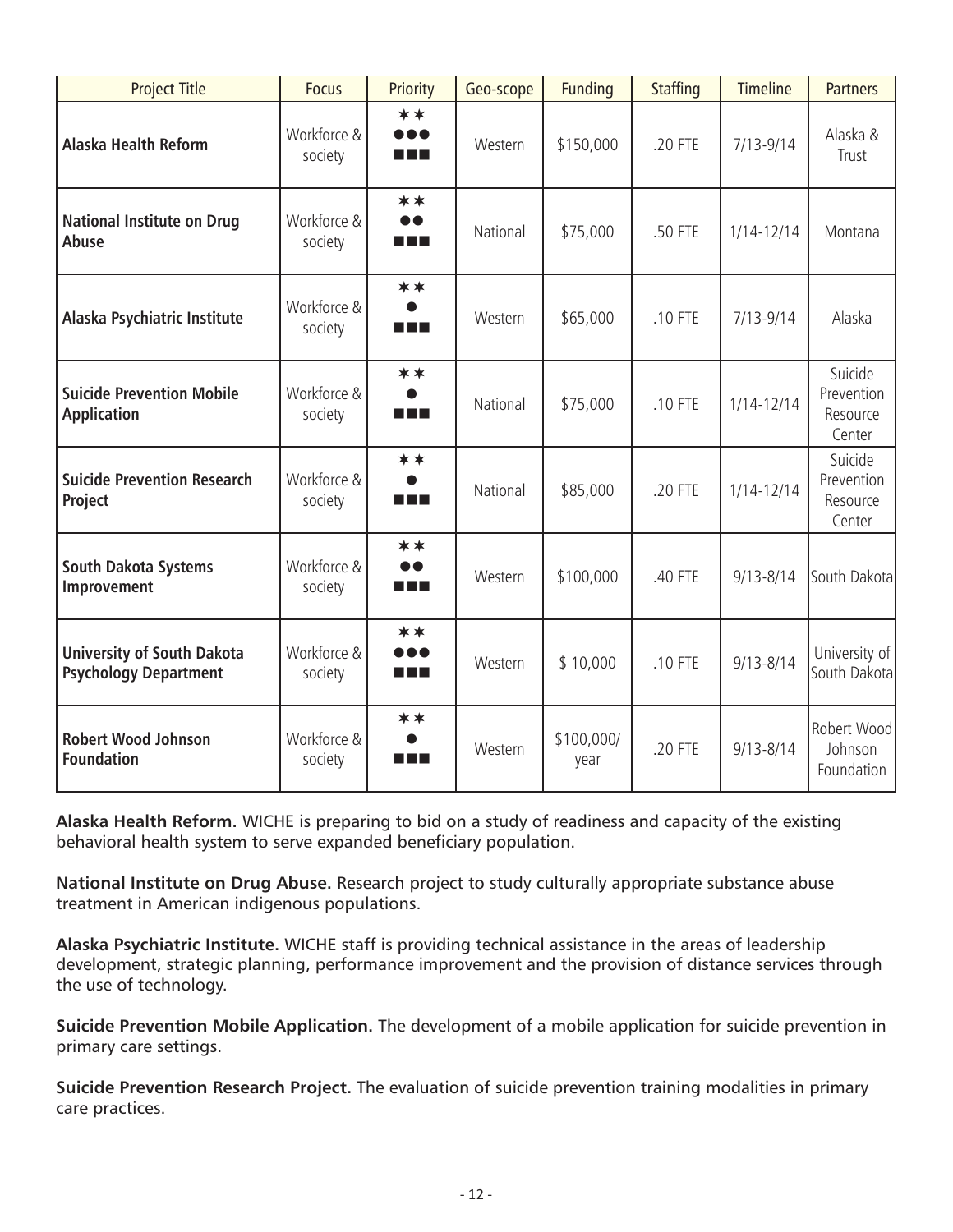**South Dakota Systems Improvement.** WICHE will support the South Dakota Department of Social Services in its transition of responsibility for providing community-based behavioral health to persons involved in the corrections system.

**University of South Dakota, Psychology Department.** Mental Health Program staff will serve as consultants on a Graduate Psychology Education grant focused on integrated behavioral health training in rural primary care clinics.

**Robert Wood Johnson Foundation.** Research project to identify leadership and other characteristics needed to maximize the effectiveness of integrated primary care and behavioral health.

### POTENTIAL FUTURE PROJECTS

Work that staff is considering pursuing (and bringing to the commission for review or approval). In addition, at the end of this section, we list projects that staff previously considered pursuing but that staff now proposes to remove from the workplan.

**Montana Intern Planning.** Project based on building an APA-accredited psychology internship consortia.

**Wyoming Intern Planning.** Healthcare reform.

**Hawai'i Planning.** Workforce planning and development.

**South Dakota Hospital Planning.** Providing evaluation and planning for state hospital.

**Alaska Research Center.** Project at the University of Alaska Anchorage.

**Previously considered projects that we propose to remove from the workplan.** None.

### COMPLETED PROJECTS

Work that staff finished in FY 2013.

**National Association of State Mental Health Program Directors, Arkansas.** Technical assistance and support.

**Alaska Competencies.** Completion of FY13 train the trainer program in core competencies.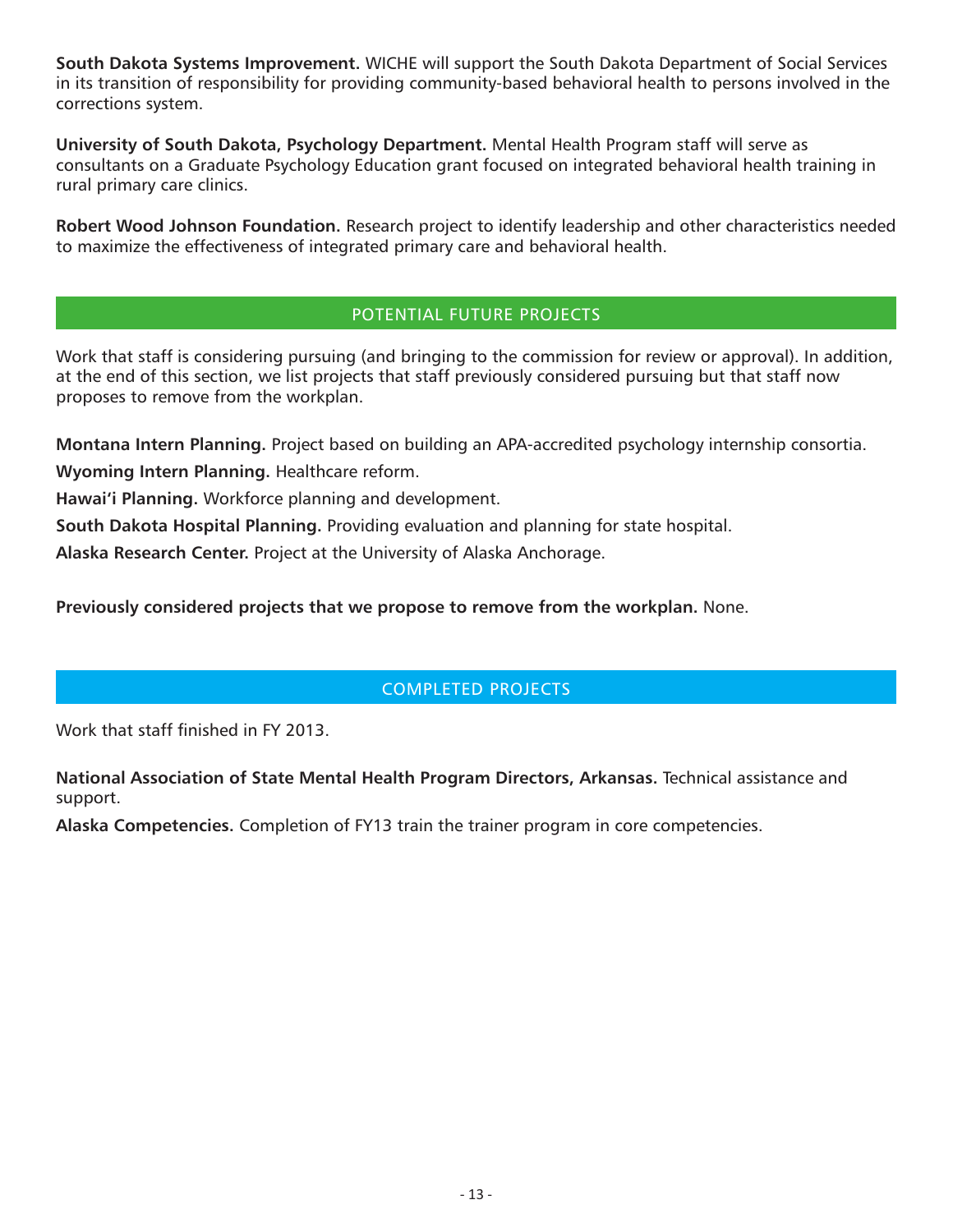# **WCET**

The WICHE Cooperative for Educational Technologies (WCET) was established in 1989 to promote collaboration and information sharing about educational technologies in higher education. WCET's mission is to accelerate the adoption of effective practices and policies, advancing excellence in technologyenhanced teaching and learning in higher education. It provides colleges and universities with solutions, interventions, good practices, and access to valuable resources on wide array of important issues in higher education through working groups, special interest groups, discussion lists, social media, content curation, research activities, and its acclaimed annual meeting. The WCET community includes many leading innovators in e-learning from institutions across the United States. WCET is nationally recognized as one of the most informative, reliable, and forward-thinking organizations regarding the role of technology and innovation in higher education. Its membership includes 315 institutions, higher education agencies, nonprofit organizations, and corporations in North America, with close to 2,000 active WCET users.

## EXISTING ACTIVITIES ONGOING

Continuing work supported by the general fund or by fees. All work in this category is considered high priority.

| Project                                                                         | <b>Focus</b>                                           | Geo-Scope                            | <b>Staffing</b> | <b>Partners</b>                                                          |
|---------------------------------------------------------------------------------|--------------------------------------------------------|--------------------------------------|-----------------|--------------------------------------------------------------------------|
| <b>WCET National Membership</b><br>Cooperative                                  | Technology &<br>innovation, access &<br><b>SUCCESS</b> | National, with some<br>international | 5.35 FTE        | Sage Road Solutions,<br>312 member institutions<br>& organizations       |
| <b>WCET Leadership Summit</b>                                                   | Technology &<br>innovation, access &<br><b>SUCCESS</b> | National                             | WCET staff      |                                                                          |
| <b>WCET Research</b>                                                            | Technology & innovation                                | International                        | WCET staff      | UPCEA, Sloan-C,<br>BCcampus, eCampus<br>Alberta, CT Distance<br>Learning |
| <b>Connecting Communities</b><br>of Broadband and Learning<br><b>Innovation</b> | Access & success                                       | Western                              | WCET staff      | Northwest Academic<br>Computing Consortium,<br>institutional members     |

# EXISTING ACTIVITIES PROJECTS & INITIATIVES

Continuing (or new) work supported by grants or contracts. All work in this category is considered high priority.

| Project                                                  | <b>Focus</b>                                              | Geo-Scope | <b>Funding</b>                                        | <b>Staffing</b>                | <b>Timeline</b>               | <b>Partners</b>                                                               |
|----------------------------------------------------------|-----------------------------------------------------------|-----------|-------------------------------------------------------|--------------------------------|-------------------------------|-------------------------------------------------------------------------------|
| <b>Predictive Analytics Reporting</b><br>(PAR) Framework | Technology &<br>innovation,<br>access &<br><b>SUCCESS</b> | National  | Bill & Melinda<br>Gates<br>Foundation,<br>\$2,557,920 | .4 FTE and 7<br>subcontractors | August 2012 -<br>January 2014 | Sage Road<br>Solutions, 16<br>named partner<br>institutions,<br>Starfish, SSP |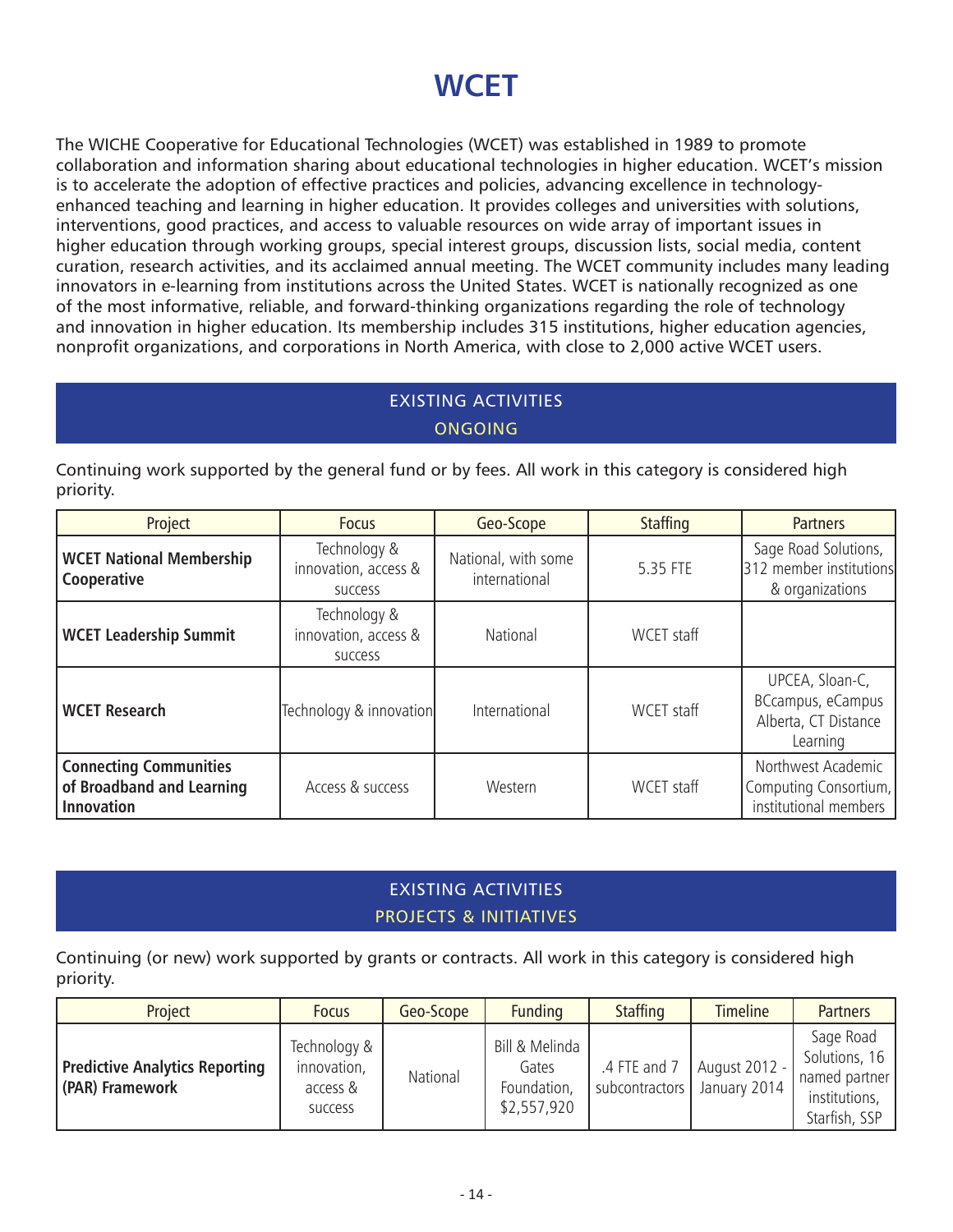| Project                                                                                                                | <b>Focus</b>                                              | Geo-Scope     | <b>Funding</b>            | <b>Staffing</b> | <b>Timeline</b>            | <b>Partners</b>                                                                                                  |
|------------------------------------------------------------------------------------------------------------------------|-----------------------------------------------------------|---------------|---------------------------|-----------------|----------------------------|------------------------------------------------------------------------------------------------------------------|
| <b>State Authorization Network</b><br>(SAN)                                                                            | Access &<br><b>SUCCESS</b>                                | National      | Member fees,<br>\$170,000 | .25 FTE         | April 2013 -<br>March 2014 | <b>NCHEMS &amp;</b><br>34 member<br>systems or<br>organizations<br>representing<br>more than 600<br>institutions |
| <b>Massive Open Online</b><br>Class (MOOC) on Badges,<br><b>Competencies, and Alternative</b><br><b>Certifications</b> | Technology &<br>innovation,<br>access &<br><b>SUCCESS</b> | National      | Corporate<br>sponsors     | WCET staff      | September<br>2013          | Mozilla<br>Foundation,<br>Blackboard                                                                             |
| Top of the Top 100 Tools for<br><b>Learning: Virtual Event</b>                                                         | Technology &<br>innovation,<br>access &<br>success        | International | Corporate<br>sponsors     | WCET staff      | June - August<br>2013      | Centre for<br>Learning and<br>Performance<br>Technologies                                                        |

**Predictive Analytics Reporting Framework.** The PAR Framework continues to derive results from its multiinstitutional data-mining project to develop data assets that member institutions are using to mitigate academic risk: 16 WCET member institutions (including two-year, four-year, public, proprietary, traditional, and progressive schools) continue to collaborate on using big data to improve student retention in U.S. higher education.

**State Authorization Network.** SAN is a membership service for those seeking to comply with state authorization regulations related to the provision of online, distributed and distance courses and programs; WCET provides training on the state regulations, access to experts, strategies on meeting state requirements, and supports a community of practitioners to share effective practices and latest developments.

**Massive Open Online Class on Badges, Competencies, and Alternative Certifications.** This MOOC, hosted by WCET and its partners, will address opportunities for rethinking the Carnegie unit as the measure of academic achievement and explore the use of badge systems to document and certify skills and knowledge for competency-based learning, college completion, workplace development, and employment.

**Top of the Top 100 Tools For Learning: Virtual Event.** Jane Hart, an internationally recognized expert on trends and adoption of technology tools for learning, will be featured in a virtual online event showcasing and demonstrating some of the top free digital content creation, management, sharing, and distribution tools that are currently trending in education.

### NEW DIRECTIONS

Commissioner-approved projects for which staff is actively seeking funding, prioritized as follows:

- 
- $* =$  Urgency (mission critical)  $* =$  low,  $* * =$  medium,  $* * * =$  high
- $\bullet$  = Opportunity (funding)  $\bullet$  = low,  $\bullet$  = medium,  $\bullet$   $\bullet$  = high
- $\blacksquare$  = Competence (staff/consultants)  $\blacksquare$  = low,  $\blacksquare$  = medium,  $\blacksquare$  = high

| <b>Project Title</b>                 | <b>Focus</b>                                              | Priority                                 | Geo-scope | <b>Funding</b>                        | <b>Staffing</b> | <b>Timeline</b>                      | <b>Partners</b> |
|--------------------------------------|-----------------------------------------------------------|------------------------------------------|-----------|---------------------------------------|-----------------|--------------------------------------|-----------------|
| PAR Framework Initiative,<br>Phase 3 | Technology &<br>innovation,<br>access &<br><b>SUCCESS</b> | ***<br>$\bullet\bullet\bullet$<br>a sa s | National  | Bill & Melinda<br>Gates<br>Foundation | <b>TBD</b>      | January 2014 Sage Road<br>and bevond | Solutions       |